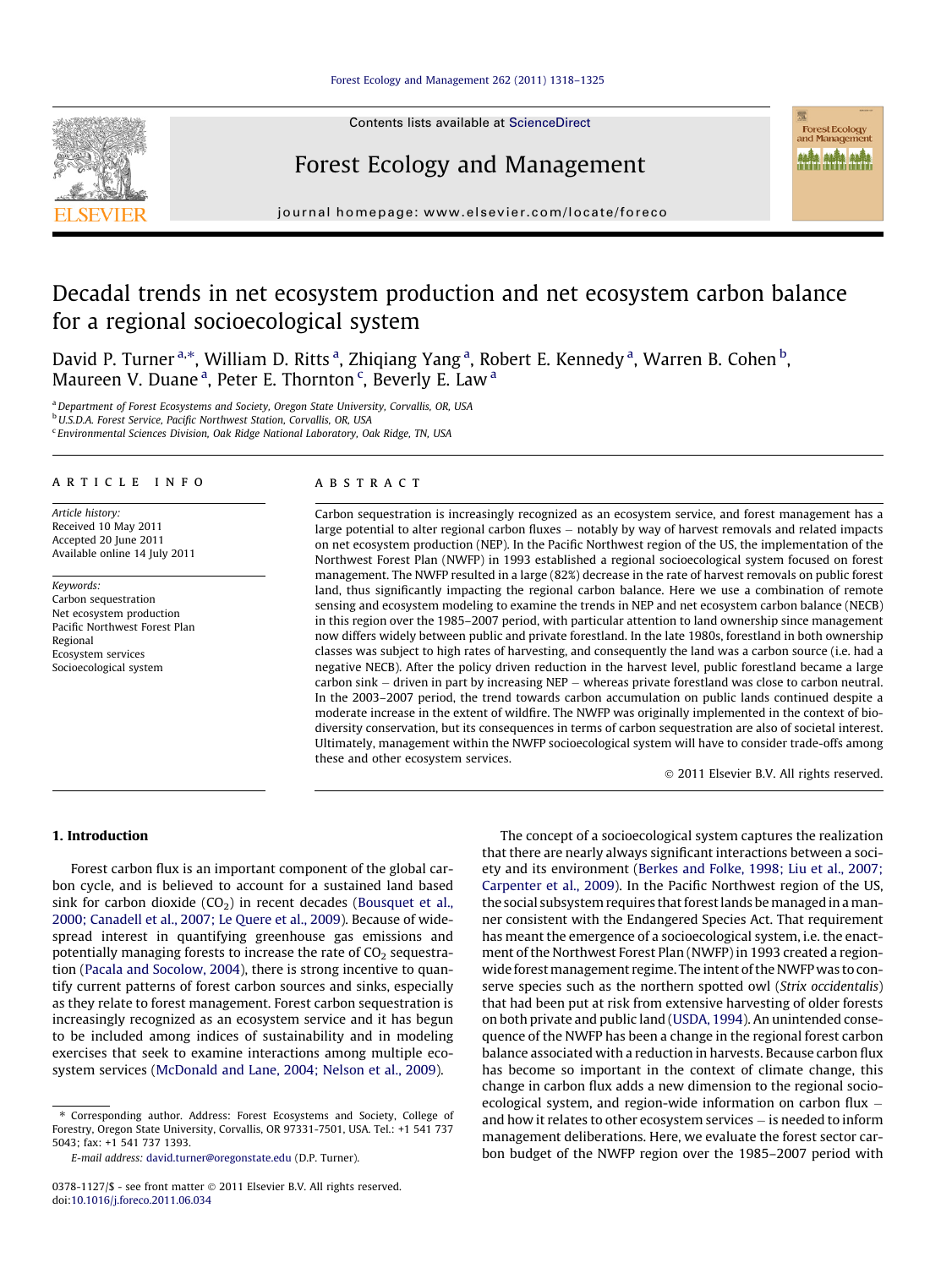<span id="page-1-0"></span>special attention to patterns associated with land ownership since management now varies strongly with ownership.

The Pacific Northwest supports large areas of highly productive coniferous forests and much of the forested area has historically been managed for timber production. However, rates of harvest have varied widely in response to economic and socio-political factors [\(Garman et al., 1999; Cohen et al., 2002\)](#page-6-0). Previous estimates of forest carbon balance in the region have suggested a significant loss of carbon stocks for the 1953–1987 period (before the NWFP) in association with high rates of harvesting [\(Cohen et al., 1996;](#page-6-0) [Smith et al., 2004; Alig et al., 2006](#page-6-0)). Implementation of the NWFP in 1993 resulted in a sharp decrease in harvesting on public lands ([Thomas et al., 2006](#page-7-0)), thus a reduction in the ecosystem service of providing wood, but a gain in terms of conservation of biodiversity and in carbon sequestration. These tradeoffs must optimally be evaluated in a common framework and the modeling effort here is a step in that direction.

Our approach to quantifying net ecosystem carbon balance (NECB) relied on spatially- and temporally-explicit simulations of net ecosystem production (NEP, the balance of net primary production and heterotrophic respiration), harvest removals, and direct fire emissions. The simulation approach incorporates spatial information on soil properties, climate data, and forest distribution and disturbance history. Integration is achieved by application of a carbon cycle process model (Biome-BGC). Opportunities for assessment of uncertainty on our regional flux estimates come from evaluation of carbon stock changes based on forest inventory data.

## 2. Methods

# 2.1. Overview

Our carbon flux analysis focused on three terms: (1) net ecosystem production (NEP = net primary production-heterotrophic respiration), (2) the harvest removals (HR), and (3) direct emissions from forest fires (FE). Summary results are expressed as net ecosystem carbon balance (NECB = NEP–HR–FE) which amounts to the net change of carbon stocks on the land base. The carbon balance of private lands was distinguished from that on public lands based on mapped land ownership (Fig. 1). Estimates for each of these three terms were made for each year of the 1970–2007 period, with results aggregated to 5 year means for three intervals: 1985–1989 (the period of maximum harvesting in the region), 1995–1999 (the period after major harvest reductions associated with the Northwest Forest Plan), and 2003–2007 (the most recent period for which all relevant input data was available).

## 2.2. Mapping net ecosystem production (NEP)

The primary NEP scaling tool in this analysis was the Biome-BGC process-based carbon cycle model [\(Thornton et al., 2002\)](#page-7-0). Details of our previous applications and uncertainty assessments are documented in several publications ([Turner et al., 2003a, 2007,](#page-7-0) [2011; Law et al., 2004, 2006\)](#page-7-0). Generally, we used spatially-explicit model simulations to produce estimates of carbon stocks, annual net primary production, heterotrophic respiration, and direct fire emissions for each year from 1980 to 2007 over the forested areas in the NWFP domain (Fig. 1). Model inputs include daily climate data, soil texture and depth, land cover type, and stand disturbance history. This data was augmented with reports of harvest removals developed from state level agencies.

Our forest/non-forest coverage was from the National Land Cover Database (NLCD, [Vogelmann et al., 2001](#page-7-0)) which used Landsat  $(\sim]30$  m spatial resolution) imagery. Cases in which disturbed areas (which had formerly been forests based on Landsat data)



Fig. 1. Forest ownership over the Northwest Forest Plan area.

were classified as Open or Shrubland by NLCD were reclassified to forest. Within the forest class, forest type was originally designated as evergreen conifer, deciduous broadleaf, and mixed. We reclassified the mixed class as conifer because a mixed class is not supported in the Biome-BGC process model and conifer is the dominant forest type in our region. The final cover type data layer was resampled to the 25 m resolution for ease of overlay with the 1 km resolution climate data (see below). The ownership coverage for Washington and Oregon was from the Bureau of Land Management [\(BLM, 2011\)](#page-6-0), and for California from the University of California at Santa Barbara [\(UCSB, 1998\)](#page-7-0). The public ownership class included federal, state, and county lands.

We established a stand age and near term disturbance history for each 25 m grid cell. These disturbance histories consisted of one or two disturbance events that were specified by year and type (fire or clear-cut harvest). Recent (1970–2007) disturbance history on forested pixels was from Landsat-based change detection analysis [\(Cohen et al., 2002; Kennedy et al., 2010\)](#page-6-0). The only exception was wildfire in the period from 1985–2007 which was from the Monitoring Trends in Burn Severity [\(MTBS, 2009\)](#page-6-0) database ([Eidenshink et al., 2007](#page-6-0)), also Landsat-based. In that data set [\(Sch](#page-7-0)[wind, 2008\)](#page-7-0), the year of the fire is specified and fire intensity is classified as high, medium, or low.

Disturbances previous to 1972 were prescribed on the basis of estimated stand age, again based on Landsat imagery. Stand age for all pixels not disturbed since 1970 was initially mapped as a continuous variable that was derived from ecoregion-specific relationships between stand age and Landsat spectral data at a set of US Department of Agriculture (USDA) Forest Service Inventory and Analysis plots [\(Cohen et al., 1995; Duane et al., 2010\)](#page-6-0). To reduce the number of forest type by disturbance history combinations in each 1 km cell, the continuous ages were binned into young (30–75), mature (76–150), old (151–250), and old-growth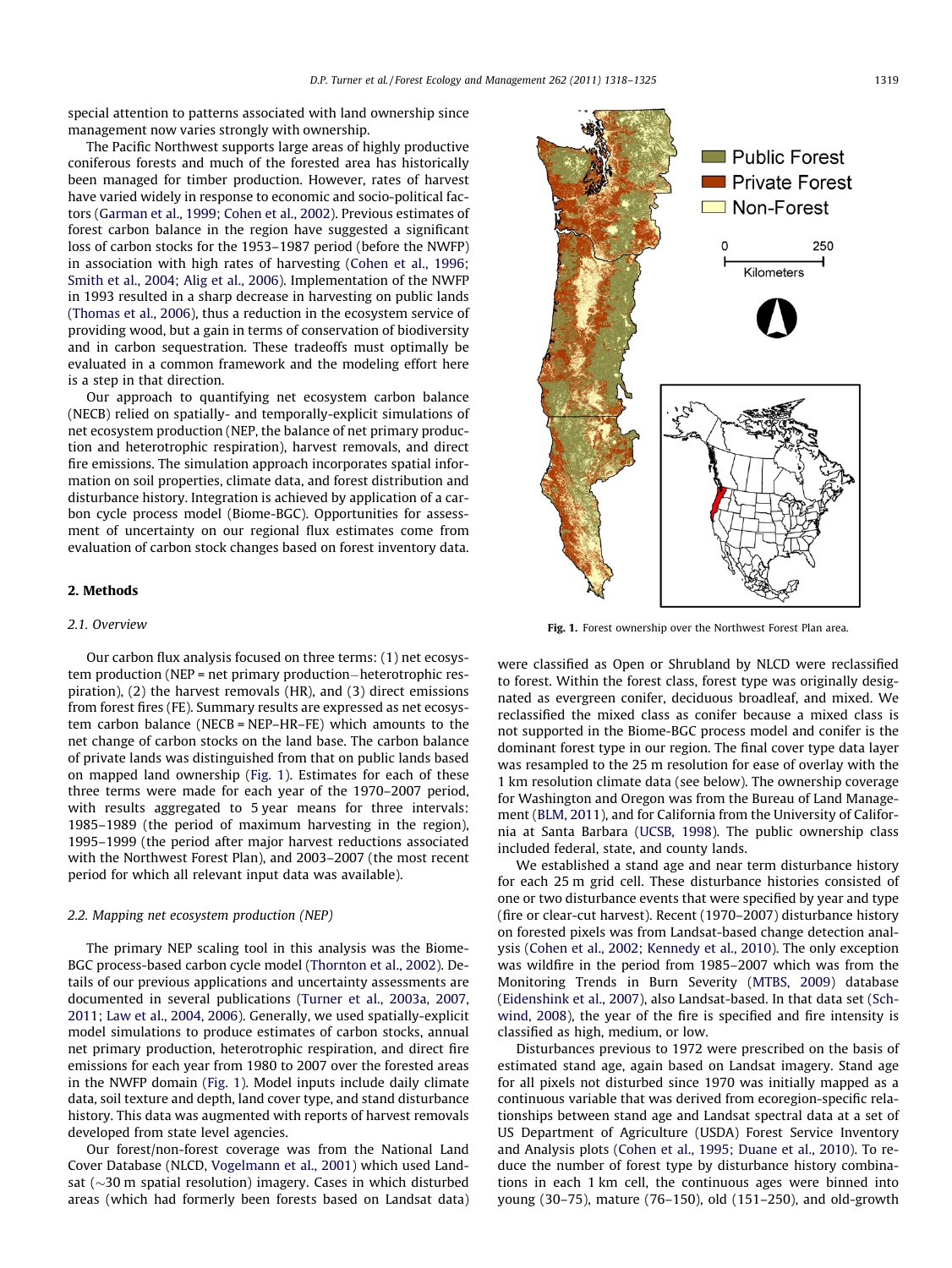(>250) age bins and assigned the bin interval midpoint for stand age. Effective fire suppression in our region began about the same time as increased logging (e.g. [Hessburg and Agee, 2003](#page-6-0)). Thus, stands less than 80 years old were assumed to have originated with a clear-cut harvest, and stands greater or equal to 80 years old were assumed to have originated with a stand-replacing fire.

# 2.3. Climate inputs

The meteorological inputs to Biome-BGC are daily minimum and maximum temperature, precipitation, humidity, and solar radiation. We used a 28-year (1980–2007) time series at 1 km resolution developed with the Daymet model ([Thornton et al., 1997;](#page-7-0) [Thornton and Running, 1999\)](#page-7-0). These data are based on interpolations of meteorological station observations using a digital elevation model and general meteorological principles.

# 2.4. Soil inputs

Coverages for soil texture and depth ([CONUS, 2007\)](#page-6-0) were obtained from the Soil Information for Environmental Modeling and Ecosystem Management group at Penn State University [\(Miller](#page-6-0) [and White, 1998](#page-6-0)). These surfaces of soil characteristics were based on the USDA/NRCS State Soil Geographic Database (STATSGO).

# 2.5. Biome-BGC parameterization and application

The parameterization of ecophysiological constants in Biome-BGC is cover type and ecoregion specific. Our values were from the literature ([White et al., 2000\)](#page-7-0) and our field measurements ([Law et al., 2006](#page-6-0)). Representative values are given in [Turner](#page-7-0) [et al., \(2007\)](#page-7-0). For the conifer cover class (89% of forests in our final cover map), a final parameter optimization was performed at the ecoregion scale to minimize bias in the age-specific patterns in wood mass relative to USDA Forest Inventory and Analysis (FIA) plot data ([Hudiburg et al., 2009; Turner et al., 2011](#page-6-0)). Two parameters – the fraction of leaf nitrogen as rubisco (FLNR) and the annual mortality (%) - were optimized simultaneously by comparing observed and predicted woodmass at all FIA plot locations using a plausible range of parameter values. FLNR has been used previously in optimization exercises with Biome-BGC because the model net primary production is sensitive to it, and its value is poorly constrained by measurements ([Thornton et al., 2002; Turner](#page-7-0) [et al., 2003b](#page-7-0)). Mortality is likewise poorly constrained and it has a strong influence on simulated woodmass.

Our analysis is specifically aimed at accounting for disturbance effects on carbon budgets, thus we specified the fate of all biomass pools at the time of a simulated disturbance. In the case of clearcut harvest, the ratio of removals to residues was based on [Turner](#page-7-0) [et al., \(1995\)](#page-7-0), and for fire, the proportions of each carbon pool that were combusted were from [Campbell et al. \(2007\)](#page-6-0).

To run the model at a given point, there is an initial ''spin-up'' for approximately 1000 years to bring the slow turnover soil carbon pools into near equilibrium with the local climate. The 28 years of climate data were recycled as needed for that purpose. The model then simulates one or two prescribed disturbances in specific years as the simulation is brought up to 2007.

Our earlier studies in this region have shown that the scale of the spatial heterogeneity associated with land management is significantly less than 1 km [\(Turner et al., 2000\)](#page-7-0). However, because of the computational demands of the model spin-ups, it was not possible to do an individual model run for each 25 m resolution grid cell in the study area. Thus, the model was run once in each 1 km cell for each of the 5 most common combinations of cover type and disturbance history. Following that procedure, 92% of 1 km cells in the study had greater than 80% of their area directly accounted for. For mapping the carbon stocks and fluxes, an areaweighted mean value across the cover type by disturbance history classes was calculated for each 1 km cell.

## 2.6. Harvest removals

Harvest removals in terms of volume are tracked at the county level in Washington by the Department of Revenue [\(DOR, 2009\)](#page-6-0), in Oregon by the Oregon Department of Forestry [\(ODF, 2006](#page-6-0)), in California by the California State Board of Equalization [\(CSBE,](#page-6-0) [2008\)](#page-6-0). Data not on line was obtained directly from these agencies. These values in terms of volume were converted to carbon mass using the carbon densities in [Turner et al. \(1995\)](#page-7-0) and the assumption that biomass is 50% carbon. County-level averages were area weighted in cases where county boundaries crossed NWFP boundaries.

#### 2.7. Fire emissions

Estimates of direct emissions from forest fire were based on (1) our remote sensing analysis for area burned and fire severity, (2) carbon stocks (i.e. fuel loads) in the burned areas from the Biome-BGC simulations, and (3) transfer coefficients that quantified the proportion of each carbon stock that burned based on our post-fire field studies in the region ([Campbell et al., 2007\)](#page-6-0).

# 2.8. Uncertainty assessment

Previous studies have examined uncertainty in our Landsatbased change detection [\(Cohen et al., 2002,2010](#page-6-0)) and stand age mapping ([Duane et al., 2010\)](#page-6-0), in the DAYMET climate interpolations [\(Thornton et al., 2000; Daly et al., 2008\)](#page-7-0), in Biome-BGC parameterization [\(Thornton et al., 2002; White et al., 2000; Wang](#page-7-0) [et al., 2009; Mitchell et al., 2009\)](#page-7-0), and in the effects of including fire intensity in the fire emissions estimate [\(Meigs et al., in press\)](#page-6-0). Here we focus on comparisons of region wide flux estimates with changes in stocks based on forest inventory data.

# 3. Results

Forests cover 73% of the study area and the ratio of private to public forestland [\(Fig. 1\)](#page-1-0) is approximately one to one (52–48%). The age class distribution of the forests in 2000 differs between ownership classes, with a larger proportion of older forests on public lands (Fig. 2).

The most conspicuous feature of the record of harvest removals is the sharp drop between the late 1980s and the mid 1990s ([Fig. 3\)](#page-3-0). The peak harvest years over our 27-year record were in



Fig. 2. Forest age class distribution in 2000 by ownership class.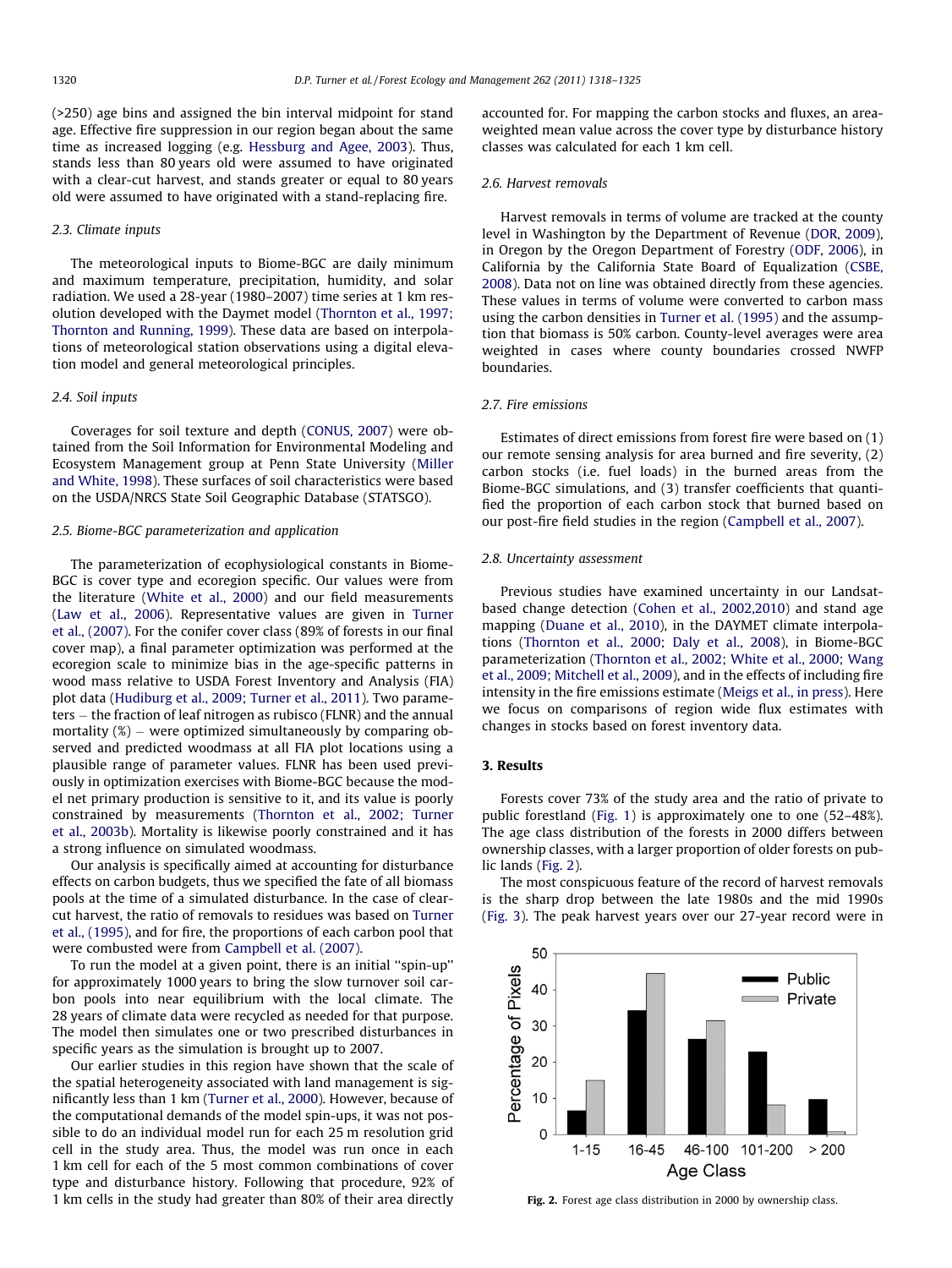<span id="page-3-0"></span>

Fig. 3. Annual harvest removals (A) and direct fire emissions (B) for the NWFP area 1985–2007.

the mid to late 1980s when especially large volumes were associated with logging of old-growth forests on public lands. Harvest removals on public lands fell from a high of 10.8 TgC year $^{-1}$  in 1988 to a low of  $1.5$  TgC year<sup> $-1$ </sup> in 2000. Removals on private land were nearly stable, averaging 11.3 (SD 1.3) TgC year $^{-1}$  over that period. In the 2003–2007 interval, there was a small increase in the harvest level on private lands because of high wood demand associated with an economic upturn.

Direct emissions from forest fires showed strong interannual variation (Fig. 3), with highest emissions in relatively warm years, as has been reported for the western US as a whole [\(Westerling](#page-7-0) [et al., 2006\)](#page-7-0). Fire emissions were predominantly on public lands (95%) of all area burned), reflecting in part their remoteness. Current polices on federal land calls for suppressing all fires except in Wilderness areas, but success in fire suppression varies widely. The magnitude of direct fire emissions during the study period was not large relative to logging removals (Fig. 3). We estimated that the extraordinarily large Biscuit Fire in southern Oregon in 2002 released 4.9 TgC directly into the atmosphere, still considerably less than annual logging removals in Oregon.

Mean NEP for the 2003–2007 interval (Fig. 4) showed a general pattern of decrease in moving from the mesic heavily managed coastal ecoregion to the cooler, mostly public ownership forestland in the Cascade Mountains. That spatial pattern reflects both a climatically driven gradient in potential forest productivity ([Latta](#page-6-0) [et al., 2009\)](#page-6-0) and the larger proportion of private forestland in the Coast Range, which is managed for high productivity. Mean NEP (2003–2007) tended to be higher on public than private land (163 vs. 138 gC m<sup>-2</sup> year<sup>-1</sup>) reflecting the significantly smaller proportion of the area with negative NEPs ([Fig. 5\)](#page-4-0). These postdisturbance stands are typically a large carbon source because of reduced NPP and increased heterotrophic respiration associated with decomposition of logging or fire residues ([Campbell et al.,](#page-6-0) [2004; Amiro et al., 2010\)](#page-6-0).

Both private and public lands were a NECB source in the late 1980s because of the high rate of harvest removals [\(Fig. 6](#page-4-0)). The biggest difference in pre- and post-NWFP carbon flux was the increase in public land NECB [\(Fig. 6](#page-4-0)), rising from an  $-48$  gC m<sup>-2</sup> year<sup>-1</sup> source in the late 1980s to an 141 gC  $\rm m^{-2}$  year<sup>-1</sup> sink in the late 1990s and 136 gC  $m^{-2}$  year<sup>-1</sup> sink in the 2003-2007 interval. A carbon source is expected during periods when harvest removals exceed wood production. The primary factor driving the change in NECB was the large decrease in timber removals (Fig. 3). A small proportion of the increase in mean NEP on public lands for the 1995–1999 interval relative to the 1985–1989 interval was due to a more favorable climate for NEP [\(Potter et al., 2003; Turner](#page-7-0) [et al., 2007](#page-7-0)), which is also reflected on private lands, and a change in the age class distribution such that fewer stands were in the 0–10 year age class with large negative NEP. On private land, NECB increased from  $-76$  gC  $m^{-2}$  year<sup>-1</sup> in the late 1980s to 29 gC m<sup>-2</sup> year<sup>-1</sup> in the late 1990s and 16 gC m<sup>-2</sup> year<sup>-1</sup> in the 2003–2007 interval, driven by both the more favorable NEP and a small reduction in harvest level.



Fig. 4. Net ecosystem production for the NWFP area (2003–2007 mean).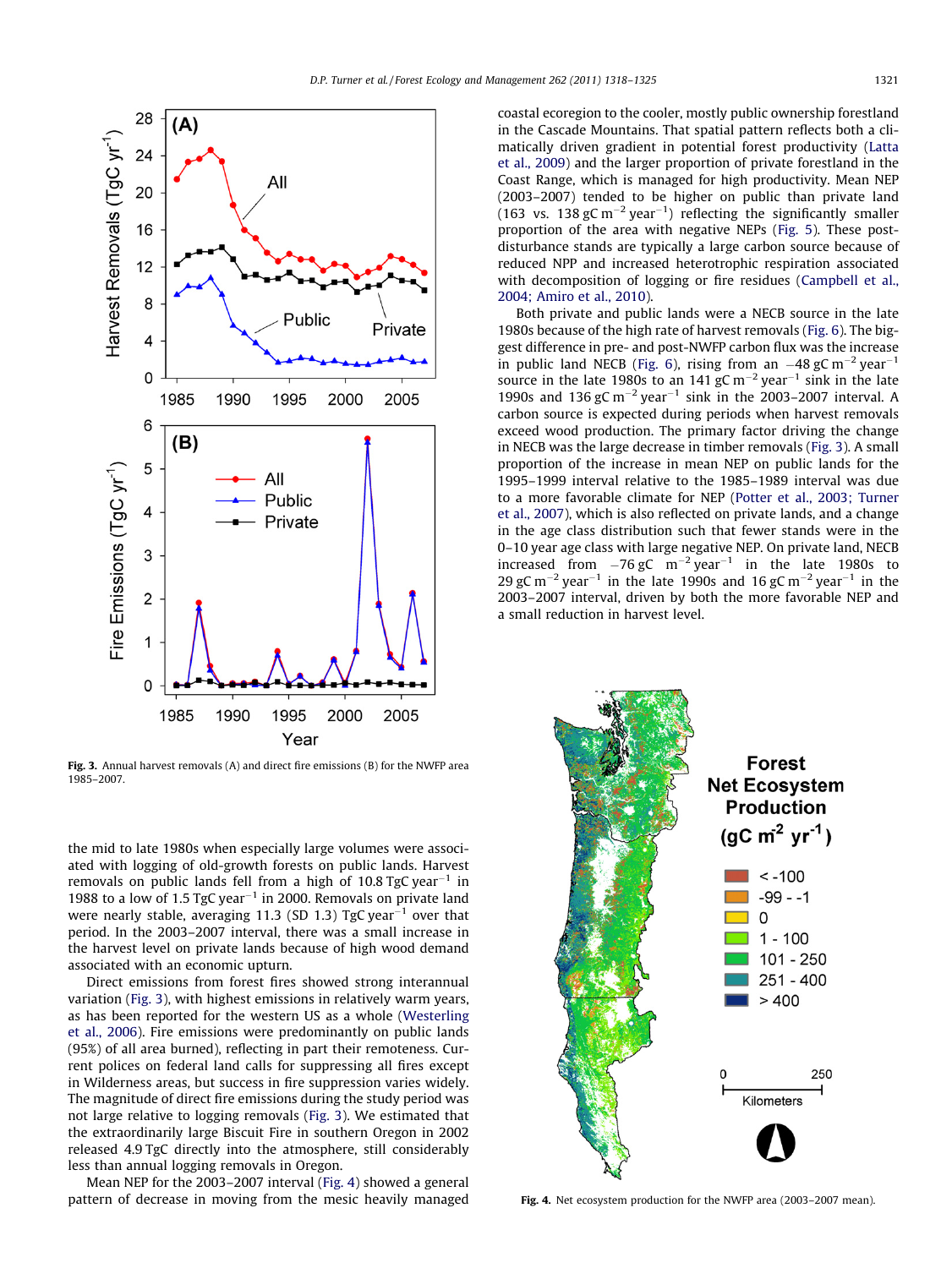<span id="page-4-0"></span>

Fig. 5. Frequency distribution for NEP (2003–2007) by ownership class.



# 4. Discussion

## 4.1. The response of regional carbon sequestration to management

At the time of the arrival of settlers to the Pacific Northwest in the mid 19th century, it is estimated that about two thirds of the forested area was old conifer forest, i.e. greater than 150 years of age [\(Strittholt et al., 2006](#page-7-0)). This large carbon stock had accumulated over a period of centuries against a background of infrequent stand replacing disturbances, notably fire ([Garman et al., 1999\)](#page-6-0). Since the late 19th Century, these stocks have been significantly drawn down by intensive harvesting. A small proportion of that harvested carbon remains as products still in use or in landfills [\(Harmon et al.,](#page-6-0) [1996\)](#page-6-0), while the remainder has been returned to the atmosphere.

Previous to the implementation of the NWFP, harvest rates on both public and private forestland were high enough that NECB was negative. Essentially, the volume of harvest removals was greater that the volume of net growth. However, by the late 1990s, the large harvest reduction on public forest land resulted in a gradually increasing NEP as the proportion of the land base that was very young, hence with highly negative NEP, decreased. Also, the large area that had been harvested in previous decades was coming into a period of strong carbon accumulation. Because most of the stem carbon from forest growth remained in the forest, the NECB became increasingly positive.

On private forest land in the study area, there was a small decrease in harvest level by the late 1990s relative to the pre-NWFP period. That harvest rate approximated the rate of net ecosystem production, thus NECB came close to zero. NECB is expected to tend towards zero in a managed land base with an even age class distribution maintained by a level of clear-cut harvesting that matches net growth of merchantable wood ([Smithwick et al., 2007](#page-7-0)). The mean NEP in that case is a balance of mostly young to mature stands with strongly positive NEP and smaller areas of recently harvest stands with negative NEPs (Fig. 5).

Direct fire emissions in the study area have generally been small relative to NEP and harvest removals. Mean emissions for the 1995–1999 period were 0.2 TgC year $^{-1}$  compared to a mean NEP of 27 $T$ gC $y$ ear $^{-1}$  and mean harvest removals of

Fig. 6. Net ecosystem production (NEP) and net ecosystem carbon balance (NECB) on public and private lands in the NWFP area. Values are means and 5 year standard deviations. (NECB = NEP–harvest–fire).

12.6 TgC year<sup>-1</sup>. The fire emissions on public land did increase in the 2002–2006 period, but that included the anomalously large Biscuit fire in southwest Oregon (the largest contiguous fire in Oregon's history). The slow decomposition of dead wood left after the Biscuit fire will exert a downward influence on regional NEP for another decade or more [\(Amiro et al., 2010; Meigs et al., in press\)](#page-5-0) but as the stock of woody debris declines and regrowth increase, NEP in the disturbed area will become strongly positive.

# 4.2. Uncertainty in flux estimates

Our simulation of carbon loss from the land base for 1985–1989 period is supported by retrospective forest inventory analyses. [Donnegan et al. \(2008, Fig. 31\)](#page-6-0) and [Campbell et al. \(2010, Fig. 28\)](#page-6-0) reported decreases in the volume of growing stock on timberland in Oregon and Washington in the late 1980s. The comparable report for California [\(Christensen et al. \(2008, Fig. 28\)](#page-6-0) suggests a modest increase during that period. Inventory based estimates of changes in wood volume also suggest an increase in wood volume on public lands for western Oregon and Washington after 1990, whereas the volume on forest industry lands was stable [\(Smith](#page-7-0) [and Heath, 2004; Alig et al., 2006](#page-7-0)). A USDA Forest Service analysis that included all carbon stocks found a positive NECB for all three states in recent years, but there is not a break out by public vs. private land ([Woodbury et al., 2007](#page-7-0)).

Uncertainty on the estimated direct fire emissions is improved here over our previous analyses ([Turner et al., 2007](#page-7-0)) because we used the MTBS estimates for fire extent and severity [\(Meigs](#page-6-0) [et al., in press\)](#page-6-0). Our estimate of direct C emissions for the 2002 Biscuit Fire in Oregon here was 4.9 TgC, which compares to 3.8 TgC in a detailed study by [Campbell et al. \(2007\)](#page-6-0) and 5.3 TgC in the national level study of [Weidinmyer and Neff \(2007\)](#page-7-0).

Given the significant area of older forests that remain on public lands, there is strong interest in understanding the degree to which relatively old forests continue to accumulate carbon. Eddy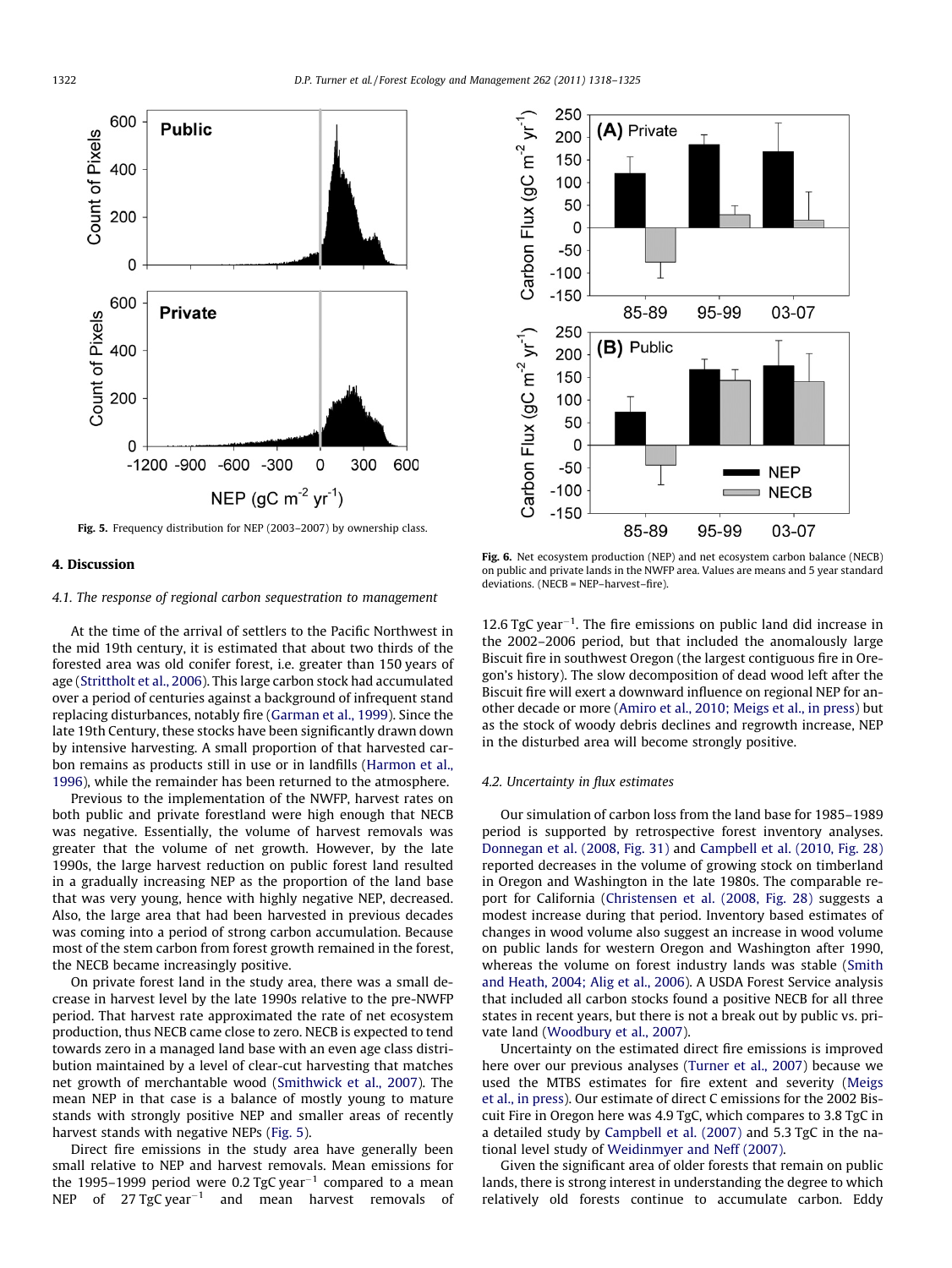<span id="page-5-0"></span>covariance measurements in the study region and elsewhere [\(Law](#page-6-0) [et al., 2001; Luyssaert et al., 2008](#page-6-0)) tend to suggest continuing sinks, as do chronosequence studies of forest inventory data ([Lichstein](#page-6-0) [et al., 2009; Hudiburg et al., 2009](#page-6-0)). However, Monte Carlo analysis of modeled NEP based on individual flux measurements did not support a significant carbon sink at the Wind River flux tower in our study region [\(Harmon et al., 2004\)](#page-6-0) and a multiyear record of eddy covariance measurements at the site found an average sink of only  $-49$  gC m $^{-2}$  year $^{-1}$  ([Falk et al., 2008](#page-6-0)). The Biome-BGC model runs here generally simulated small sinks in old growth forests, with significant interannual variation associated with climate.

The accurate mapping of stand age is a key issue in reducing uncertainty in regional simulations of forest carbon flux in western coniferous forests. Here we used a time series of Landsat images at intervals of 3–5 years in the early Landsat record, and an annual interval in the more recent years, to capture stand replacing disturbance. We did not account for partial disturbance events such as insect outbreaks and thinning. These events are beginning to constitute an increasing proportion of disturbance events in this region, and as our skill in detecting them with Landsat data increases ([Kennedy et al., 2010](#page-6-0)), they can begin to be incorporated in the carbon cycle simulations. Field studies of thinning and insect outbreaks suggested that NPP and NEP decrease for over a decade after these non-stand replacing disturbances [\(Campbell et al.,](#page-6-0) [2009; Pfeifer et al., 2010; Brown et al., 2010](#page-6-0)).

Stands over 30 years of age were mapped here using spectral data from Landsat and reference plot data from FIA ([Duane et al.,](#page-6-0) [2010](#page-6-0)). Relationships of stand age to spectral data were relatively weak, and alternative approaches such as gradient nearest neighbor analysis ([Ohmann and Gregory, 2002](#page-6-0)) that incorporate additional information such as slope and aspect may improve the stand age mapping process. Application of lidar and radar ([Kelln](#page-6-0)[dorfer et al., 2011](#page-6-0)) could also help in this regard. Coarse resolution (1 km or greater) mapping of stand age [\(Pan et al., 2011](#page-7-0)) is problematic for detailed carbon cycle simulation in our study region because the scale of the heterogeneity in stand age is generally finer than 1 km ([Turner et al., 2000\)](#page-7-0).

## 4.3. Management for multiple ecosystem services

The ecosystem services paradigm aims to take into consideration multiple services and stakeholders [\(de Groot et al., 2010](#page-6-0)). It is particularly relevant in the case of managing public forestland because there are likely to be significant trade-offs among wood production, carbon sequestration, and conservation of biodiversity associated with different management strategies. Modeling efforts that incorporate one or more ecosystem services are beginning to be developed (e.g. [Nelson et al., 2009](#page-6-0)) but they are difficult to implement, in part because of extensive data requirements. Remote sensing of land cover, land use, and disturbance [\(Masek](#page-6-0) [et al., 2011\)](#page-6-0) offers the opportunity to study ecosystem services in a spatially-explicit manner over large areas, which can be important when management varies in space and time. The use of simulation models to quantify ecosystem services is also desirable because it clarifies the mechanisms involved. In this study, we established a remote sensing/modeling framework for assessing the ecosystem service of carbon sequestration within a regional socioecological system in which the additional ecosystem service of maintaining biodiversity was of interest. The management regime devised to conserve biodiversity meant a reduction in harvests. We were able to isolate the relative importance of harvest intensity, fire, and climatically-driven gradients in forest productivity on the rate of carbon sequestration. Future deliberations within the NWFP socioecological system can thus take into account this additional ecosystem service.

Efforts to monetize ecosystem services opens the possibility of explicitly evaluating trade-offs among them [\(Daily et al., 2000\)](#page-6-0). Multiple studies have evaluated the carbon sequestration potential of forests in the Pacific Northwest and how it relates in economic terms to the value of timber harvests [\(Depro et al., 2008; Im](#page-6-0) [et al., 2010](#page-6-0)). The economic valuation of biodiversity conservation is more difficult and will rely in part on assessing the vulnerability of a given species to extinction ([Edwards and Abivardi, 1998\)](#page-6-0). Spatially-explicit analyses that track habitat availability and population structure could be juxtaposed with spatially-explicit simulation of carbon flux to estimate a net benefit. As the scale required to effectively manage multiple ecosystem services continues to expand [\(Peters et al., 2009\)](#page-7-0), a spatially-explicitly approach based on remote sensing becomes more essential both in terms of reconstructing historical change and monitoring responses to management. Spatially-explicit simulation of responses to different policy scenarios is also beginning to be employed for management purposes and may provide a means of communication among stakeholders ([Carpenter et al., 2006](#page-6-0)) and for integrated analysis of ecosystem services across spatial scales ([Hein et al., 2006](#page-6-0)).

# 5. Summary and Conclusions

The implementation of the Northwest Forest Plan in 1993 created a socioecological system framework for natural resource management in the region. Carbon sequestration is one among multiple ecosystem services that are provided by forests, and the combination of remote sensing and carbon cycle modeling offers the opportunity to quantify its magnitude and trends in a spatially-explicit manner. Here we found that previous to the NWFP, the NECB of forest land in the study area was generally negative (i.e. losing carbon). By the late 1990s and into the following decade, a harvest reduction on public lands driven by the implementation of the NWFP had resulted in a large carbon sink. On private forest land, subject to a much smaller harvest reduction, the NECB approached zero. Direct losses of carbon from fire emissions were generally small relative to NECB. The spatially and temporally explicit nature of our carbon balance monitoring framework permits the ecosystem service of carbon sequestration to be juxtaposed with co-occurring ecosystem services such as wood production and conservation of biodiversity. This type of framework can move society in the direction of examining trade-offs among multiple ecosystem services.

## Acknowledgements

This research was supported by the (1) Office of Science (BER), US Department of Energy (DOE, Grant No. DE-FG02-06ER63917), for the North American Carbon Program study, ''Integrating Remote Sensing, Field Observations, and Models to Understand Disturbance and Climate Effects on the Carbon Balance of the West Coast US'', and (2) Office of Science (BER), US Department of Energy contract No. DE-AC05-00OR22725 to Oak Ridge National Laboratory (managed by UT-Battelle, LLC for the US Department of Energy).

#### References

- Alig, R.J., Krankina, O.N., Yost, A., Kuzminykh, J., 2006. Forest carbon dynamics in the Pacific Northwest (USA) and the St. Petersburg region of Russia: comparisons and policy implications. Clim. Change 79, 335–360.
- Amiro, B.D., Barr, A.G., Barr, J.G., Black, T.A., Bracho, R., Brown, M., et al., 2010. Ecosystem carbon dioxide fluxes after disturbance in forests of North America. J. Geophys. Res.-Biogeosci. 115, G00K02.
- Berkes, F., Folke, C., 1998. Linking Social and Ecological Systems: Management Practices and Social Mechanisms for Building Resilience. Cambridge University Press, Cambridge, UK.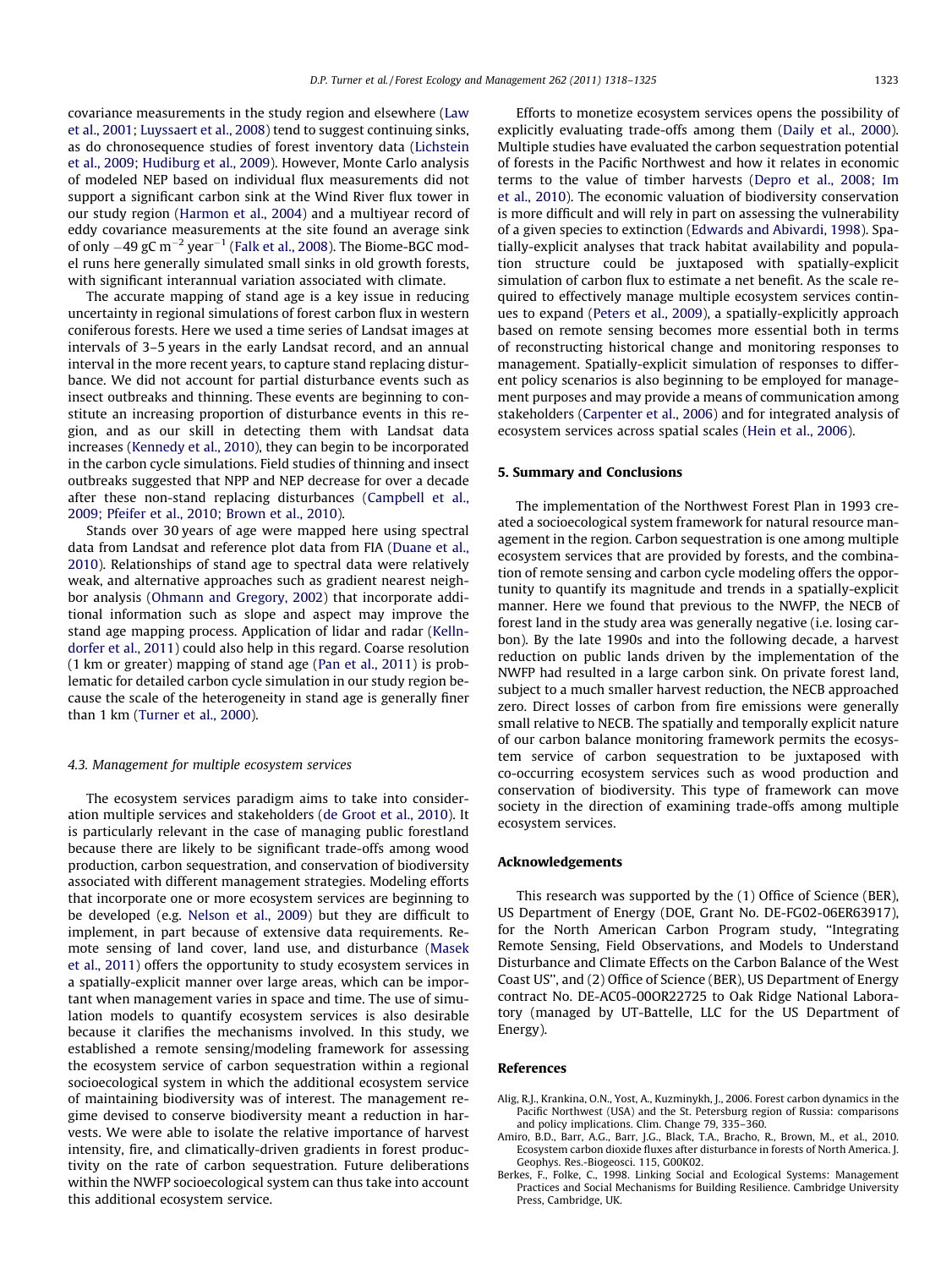- <span id="page-6-0"></span>BLM. 2011. Bureau of Land Management. Oregon/Washington Surface Management Ownership. <[http://www.blm.gov/or/gis/data-details.php?data=ds000011>](http://www.blm.gov/or/gis/data-details.php?data=ds000011). Accessed April 2011.
- Bousquet, P., Peylin, P., Ciais, P., Quere, C.L., Friedlingstein, P., Tans, P.P., 2000. Regional changes in carbon dioxide fluxes of land and oceans since 1980. Science 290, 1342–1346.
- Brown, M., Black, T.A., Nesic, Z., Foord, V.N., Spittlehouse, D.L., Fredeen, A.L., Grant, N.J., Burton, P.J., Trofymow, J.A., 2010. Impact of mountain pine beetle on the net ecosystem production of lodgepole pine stands in British Columbia. Agric. For. Meteorol. 150, 254–264.
- Campbell, J., Donato, D., Azuma, D.L., Law, B., 2007. Pyrogenic carbon emission from a large wildfire in Oregon, United States. J. Geophys. Res.-Biogeosci. 12, G04014.
- Campbell, J., Sun, O.J., Law, B.E., 2004. Disturbance and net ecosystem production across three climatically distinct forest landscapes. Glob. Biogeochem. Cycl. 18, GB4017, doi:4010.1029/2004GB002236.
- Campbell, J., Alberti, G., Martin, J., Law, B.E., 2009. Carbon dynamics of a ponderosa pine plantation following a thinning treatment in the northern Sierra Nevada. For. Ecol. Manage. 257, 453–463.
- Campbell, S., Waddell, K.L., Gray, A., 2010. Washington's Forest Resources, 2002– 2006: Five Year Forest Inventory and Analysis Report. US Department of Agriculture Forest Service. Pacific Northwest Experimental Station, Portland OR.
- Canadell, J.G., Le Quere, C., Raupach, M.R., Field, C.B., Buitenhuis, E.T., Ciais, P., Conway, T.J., Gillett, N.P., Houghton, R.A., Marland, G., 2007. Contributions to accelerating atmospheric CO2 growth from economic activity, carbon intensity, and efficiency of natural sinks. Proc. Natl. Acad. Sci. USA 104, 18866–18870.
- Carpenter, S.R., Bennett, E.M., Peterson, G.D., 2006. Special feature on scenarios for ecosystem services. Ecol. Soc. 11, 4.
- Carpenter, S.R., Mooney, H.A., Agard, J., Capistrano, D., DeFries, R.S., Diaz, S., Dietz, T., Duraiappah, A.K., Oteng-Yeboah, A., Pereira, H.M., Perrings, C., Reid, W.V., Sarukhan, J., Scholes, R.J., Whyte, A., 2009. Science for managing ecosystem services: beyond the millennium ecosystem assessment. Proc. Natl. Acad. Sci. USA 106, 1305–1312.
- Christensen, G.A., Campbell, S.J., Fried, J.S., 2008. California's Forest Resources, 2001–2005: Five-year Forest Inventory and Analysis Report. US Department of Agriculture, Forest Service, Pacific Northwest Research Station, Portland OR, p. 183 p.
- Cohen, W.B., Spies, T.A., Fiorella, M., 1995. Estimating the age and structure of forests in a multi-ownership landscape of Western Oregon. USA Internat. J. Rem. Sens. 16, 721–746.
- Cohen, W.B., Harmon, M.E., Wallin, D.O., Fiorella, M., 1996. Two decades of carbon flux from forests of the Pacific Northwest. BioScience 46, 836–844.
- Cohen, W.B., Spies, T.A., Alig, R.J., Oetter, D.R., Maiersperger, T.K., Fiorella, M., 2002. Characterizing 23 years (1972–95) of stand replacement disturbance in western Oregon forests with Landsat imagery. Ecosystems 5, 122–137.
- Cohen, W.B., Yang, Z.G., Kennedy, R., 2010. Detecting trends in forest disturbance and recovery using yearly Landsat time series: 2 TimeSync - Tools for calibration and validation. Remote Sens. Environ. 114, 2911–2924.
- CONUS, 2007. Conterminous United States multi-layer soil characteristics data set for regional climate and hydrology modeling. <[http://www.soilinfo.psu.edu/](http://www.soilinfo.psu.edu/index.cgi?soil_data&conus) [index.cgi?soil\\_data&conus](http://www.soilinfo.psu.edu/index.cgi?soil_data&conus)>. Accessed April 2011.
- CSBE. 2008. California State Bureau of Equalization. [<http://www.boe.ca.gov/](http://www.boe.ca.gov/proptaxes/timbertax.htm) [proptaxes/timbertax.htm>](http://www.boe.ca.gov/proptaxes/timbertax.htm). Accessed April 2010.
- Daily, G.C., Soderqvist, T., Aniyar, S., Arrow, K., Dasgupta, P., Ehrlich, P.R., Folke, C., Jansson, A., Jansson, B.O., Kautsky, N., Levin, S., Lubchenco, J., Maler, K.G., Simpson, D., Starrett, D., Tilman, D., Walker, B., 2000. Ecology - The value of nature and the nature of value. Science 289, 395–396.
- Daly, C., Halbleib, M., Smith, J.I., Gibson, W.P., Doggett, M.K., Taylor, G.H., Curtis, J., Pasteris, P.P., 2008. Physiographically sensitive mapping of climatological temperature and precipitation across the conterminous United States. Int. J. Climatol. 28, 2031–2064.
- de Groot, R.S., Alkemade, R., Braat, L., Hein, L., Willemen, L., 2010. Challenges in integrating the concept of ecosystem services and values in landscape planning, management and decision making. Ecol. Complex 7, 260–272.
- Depro, B.M., Murray, B.C., Alig, R.J., Shanks, A., 2008. Public land, timber harvests, and climate mitigation: Quantifying carbon sequestration potential on US public timberlands. For. Ecol. Manage. 255, 1122–1134.
- Donnegan, J., Campbell, S., Azuma, D., 2008. Oregon Forest Resources, 2001–2005: Five Year Forest Inventory and Analysis report in US Department of Agriculture Forest Service. Pacific Northwest Research Station, Portland OR.
- DOR. 2009. Washington Department of Revenue. [<http://dor.wa.gov/content/](http://dor.wa.gov/content/FindTaxesAndRates/OtherTaxes/Timber/forst_stat.aspx) [FindTaxesAndRates/OtherTaxes/Timber/forst\\_stat.aspx>](http://dor.wa.gov/content/FindTaxesAndRates/OtherTaxes/Timber/forst_stat.aspx). Accessed April 2011.
- Duane, M.V., Cohen, W.B., Campbell, J.L., Hudiburg, T., Weyermann, D., Turner, D.P., 2010. Implications of two different field-sampling designs on landsat-based forest age maps used to model carbon in Oregon forests. For. Sci. 65, 405–416.
- Edwards, P.J., Abivardi, C., 1998. The value of biodiversity: where ecology and economy blend. Biol. Conserv. 83, 239–246.
- Eidenshink, J., Schwind, B., Brewer, K., Zhu, Z.L., Quayle, B., Howard, S.M., 2007. A project for monitoring trends in burn severity. Fire Ecol. 3, 3–21.
- Falk, M., Wharton, S., Schroeder, M., Ustin, S.L., Paw, U., 2008. Flux partitioning in an old-growth forest: seasonal and interannual dynamics. Tree Physiol. 28, 509– 520.
- Garman, S.L., Swanson, F.J., Spies, T.A., 1999. Past, Present, Future Landscape Patterns in the Douglas-fir Region of the Pacific Northwest. In: Rochelle, J.A., Lehmann, L.A., Wisniewski, J. (Eds.), Forest Fragmentation: Wildlife and Management Implications. Brill Academic Publishing, The Netherlands, pp. 61–86.
- Harmon, M.E., Harmon, J.M., Ferrell, W.K., Brooks, D., 1996. Modeling carbon stores in Oregon and Washington forest products: 1900–1992. Climatic Change 33, 521–550.
- Harmon, M.E., Bible, K., Ryan, M.G., Shaw, D.C., Chen, H., Klopatek, J., Li, X., 2004. Production, respiration, and overall carbon balance in an old-growth Pseudotsuga forest ecosystem. Ecosystems 7, 498–512.
- Hein, L., van Koppen, K., de Groot, R.S., van Ierland, E.C., 2006. Spatial scales, stakeholders and the valuation of ecosystem services. Ecol. Econ. 57, 209–228.
- Hessburg, P.F., Agee, J.K., 2003. An environmental narrative of Inland Northwest United States forests, 1800–2000. For. Ecol. Manage. 178, 133–302.
- Hudiburg, T., Law, B., Turner, D.P., Campbell, J., Donato, D., Duane, M., 2009. Carbon dynamics of Oregon and Northern California forests and potential land-based carbon storage. Ecol. Appl. 19, 163–180.
- Im, E.H., Adams, D.M., Latta, G.S., 2010. The impacts of changes in federal timber harvest on forest carbon sequestration in western Oregon. Can. J. For. Res. 40, 1710–1723.
- Kellndorfer, J., Walker, W., LaPoint, L., Bishop, J., Cormier, T., Fiske, G., Kirsch, K., ''The National Biomass and Carbon Dataset – A hectare-scale dataset of vegetation height, aboveground biomass and carbon stock of the conterminous United States." Data published by The Woods Hole Research Center, 2011. [<http://](http://whrc.org/nbcd) [whrc.org/nbcd>](http://whrc.org/nbcd). Accessed April 2011.
- Kennedy, R.E., Yang, Z.G., Cohen, W.B., 2010. Detecting trends in forest disturbance and recovery using yearly Landsat time series: 1 LandTrendr – Temporal segmentation algorithms. Remote Sens. Environ. 114, 2897–2910.
- Latta, G., Temesgen, H., Barrett, T.M., 2009. Mapping and imputing potential productivity of Pacific Northwest forests using climate variables. Can. J. For. Res. 39, 1197–1207.
- Law, B.E., Thornton, P.E., Irvine, J., Anthoni, P.M., Van Tuyl, S., 2001. Carbon storage and fluxes in ponderosa pine forests at different development stages. Glob. Change Biol. 7, 1–23.
- Law, B.E., Turner, D., Campbell, J., Van Tuyl, S., Ritts, W.D., Cohen, W.B., 2004. Disturbance and climate effects on carbon stocks and fluxes across Western Oregon USA. Glob. Change Biol. 10, 1429–1444.
- Law, B.E., Turner, D.P., Lefsky, M., Campbell, J., Guzy, M., Sun, O., VanTuyl, S., Cohen, W.B., 2006. Carbon Fluxes Across Regions: Observational Constraints at Multiple Scales. In: Wu, J., Jones, B., Li, H., Loucks, O. (Eds.), Scaling and Uncertainty Analysis in Ecology: Methods and Applications. Columbia University Press, New York, pp. 167–190.
- Le Quere, C., Raupach, M.R., Canadell, J.G., Marland, G., Bopp, L., Ciais, P., Conway, T.J., Doney, S.C., Feely, R.A., Foster, P., Friedlingstein, P., Gurney, K., Houghton, R.A., House, J.I., Huntingford, C., Levy, P.E., Lomas, M.R., Majkut, J., Metzl, N., Ometto, J.P., Peters, G.P., Prentice, I.C., Randerson, J.T., Running, S.W., Sarmiento, J.L., Schuster, U., Sitch, S., Takahashi, T., Viovy, N., van der Werf, G.R., Woodward, F.I., 2009. Trends in the sources and sinks of carbon dioxide. Nat. Geosci. 2, 831– 836.
- Lichstein, J.W., Wirth, C., Horn, H.S., Pacala, S.W., 2009. Biomass Chronosequences of United States forests: Implications for Carbon Storage and Forest Management. In: Wirth, C. et al. (Eds.), Old-Growth Forests. Springer-Verlag, Berlin.
- Liu, J.G., Dietz, T., Carpenter, S.R., Folke, C., Alberti, M., Redman, C.L., Schneider, S.H., Ostrom, E., Pell, A.N., Lubchenco, J., Taylor, W.W., Ouyang, Z.Y., Deadman, P., Kratz, T., Provencher, W., 2007. Coupled human and natural systems. Ambio 36, 639–649.
- Luyssaert, S., Schulze, E.D., Borner, A., Knohl, A., Hessenmoller, D., Law, B.E., Ciais, P., Grace, J., 2008. Old-growth forests as global carbon sinks. Nature 455, 213– 215.
- Masek, J.G., Cohen, W.B., Leckie, D., Wulder, M.A., Vargas, R., De Jong, B., Healey, S., Law, B., Birdsey, R., Houghton, R.A., Mildrexler, D., Goward, S., Smith, W.B., 2011. Recent rates of forest harvest and conversion in North America. J. Geophys. Res.-Biogeosci. 116, doi[:10.1029/2010jg001471.](http://dx.doi.org/10.1029/2010jg001471)
- Mcdonald, G.T., Lane, M.B., 2004. Converging global indicators for sustainable forest management. For. Pol. Econ. 6, 63–70.
- Meigs, G.W., Turner, D.P., Ritts, W.D., Yang, Z., Law, B.E., 2011. Detection and simulation of heterogeneous fire effects on pyrogenic carbon emissions, tree mortality, and net ecosystem production. Ecosystems, doi:[10.1007/s10021-](http://dx.doi.org/10.1007/s10021-011-9444-8) [011-9444-8.](http://dx.doi.org/10.1007/s10021-011-9444-8)
- Miller, D.A., White, R.A., 1998. A Conterminous United States Multi-Layer Soil Characteristics Data Set for Regional Climate and Hydrology Modeling. Earth Interactions 2.
- MTBS. 2009. Monitoring Trends in Burn Severity. Report on the Pacific Northwest
- and Pacific Southwest fires. <[http://mtbs.gov/>](http://mtbs.gov/). Accessed April 2011. Mitchell, S., Beven, K., Freer, J., 2009. Multiple sources of predictive uncertainty in modeled estimates of net ecosystem  $CO<sub>2</sub>$  exchange. Ecol. Model. 220, 3259-3270.
- Nelson, E., Mendoza, G., Regetz, J., Polasky, S., Tallis, H., Cameron, D.R., Chan, K.M.A., Daily, G.C., Goldstein, J., Kareiva, P.M., Lonsdorf, E., Naidoo, R., Ricketts, T.H., Shaw, M.R., 2009. Modeling multiple ecosystem services, biodiversity conservation, commodity production, and tradeoffs at landscape scales. Front. Ecol. Environ. 7, 4–11.
- ODF, 2006. Oregon Department of Forestry, Complete Harvest Data 1962-Present. [<http://www.odf.state.or.us/DIVISIONS/resource\\_policy/resource\\_planning/](http://www.odf.state.or.us/DIVISIONS/resource_policy/resource_planning/Annual_Reports/) [Annual\\_Reports/>](http://www.odf.state.or.us/DIVISIONS/resource_policy/resource_planning/Annual_Reports/). Accessed April 2011.
- Ohmann, J.L., Gregory, M.J., 2002. Predictive mapping of forest composition and structure with direct gradient analysis and nearest-neighbor imputation in coastal Oregon. USA Can. J. For. Res. 32, 725–741.
- Pacala, S., Socolow, R., 2004. Stabilization wedges: Solving the climate problem for the next 50 years with current technologies. Science 305, 968–972.